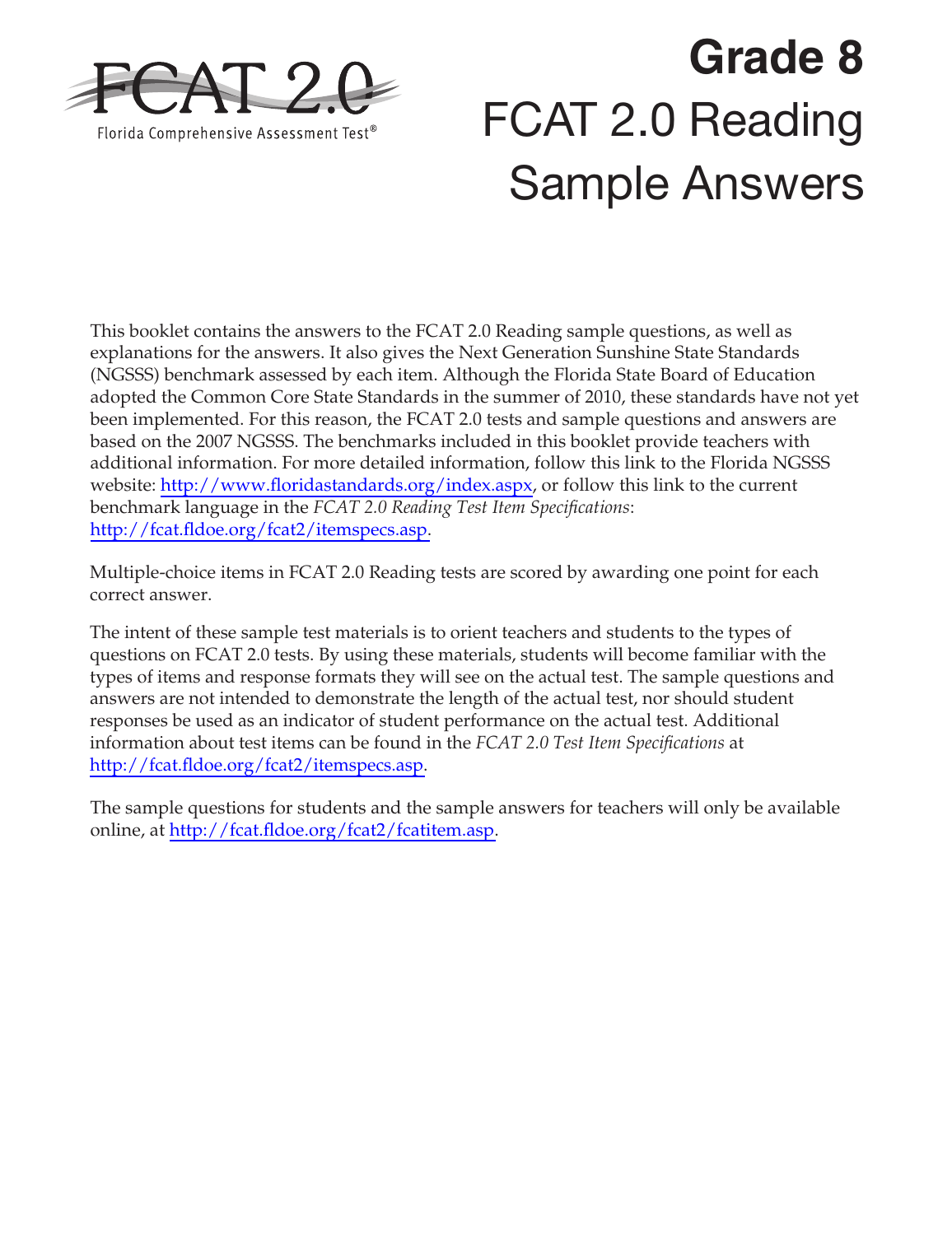

#### **Poem:** "The Kite"

"The Kite" property of the Florida Department of Education.



# **1 The correct answer is A (The kite is rarely used).**

Type of Text: Literary

Benchmark: LA.8.1.7.3 The student will determine the main idea or essential message in grade-level or higher texts through inferring, paraphrasing, summarizing, and identifying relevant details.

The correct answer is A. Based on the meaning of the phrase *spends most of the time sleeping in my garage*, the student should conclude that the kite is rarely used.



#### **2 The correct answer is H (currents, stream).**

Type of Text: Literary

Benchmark: LA.8.1.6.8 The student will identify advanced word/phrase relationships and their meanings.

The correct answer is H. As used in the poem, only one pair of words in the available options, *currents* and *stream*, have similar meanings. Both words indicate flowing movement(s) through air.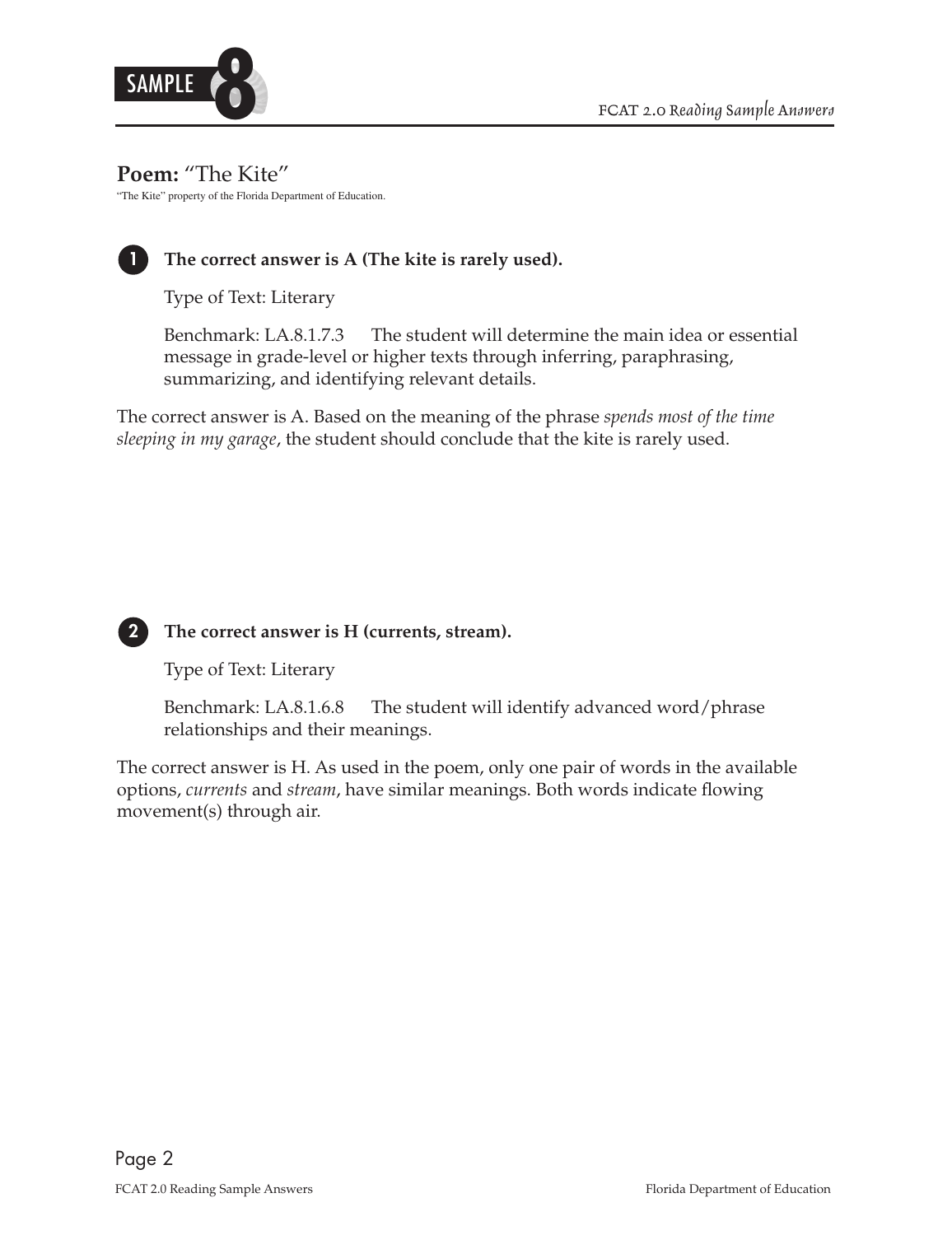

#### **3 The correct answer is D (The imagination needs endless freedom).**

Type of Text: Literary

Benchmark: LA.8.2.1.7 The student will locate and analyze an author's use of allusions and descriptive, idiomatic, and figurative language in a variety of literary text, identifying how word choice is used to appeal to the reader's senses and emotions, providing evidence from text to support the analysis.

The correct answer is D. The poet uses figurative language in this line from the poem, *that this springtime dance needs stretching out*, which suggests that the imagination needs endless freedom.



#### **4 The correct answer is I (reflective).**

Type of passage: Literary

Benchmark: LA.8.2.1.7 The student will locate and analyze an author's use of allusions and descriptive, idiomatic, and figurative language in a variety of literary text, identifying how word choice is used to appeal to the reader's senses and emotions, providing evidence from text to support the analysis.

The correct answer is I. The line *How do I know this, one might ask?* creates a reflective tone, as does descriptive language such as *to drift as far as my imagination will take me* and *But as I watch her . . . I begin to understand.*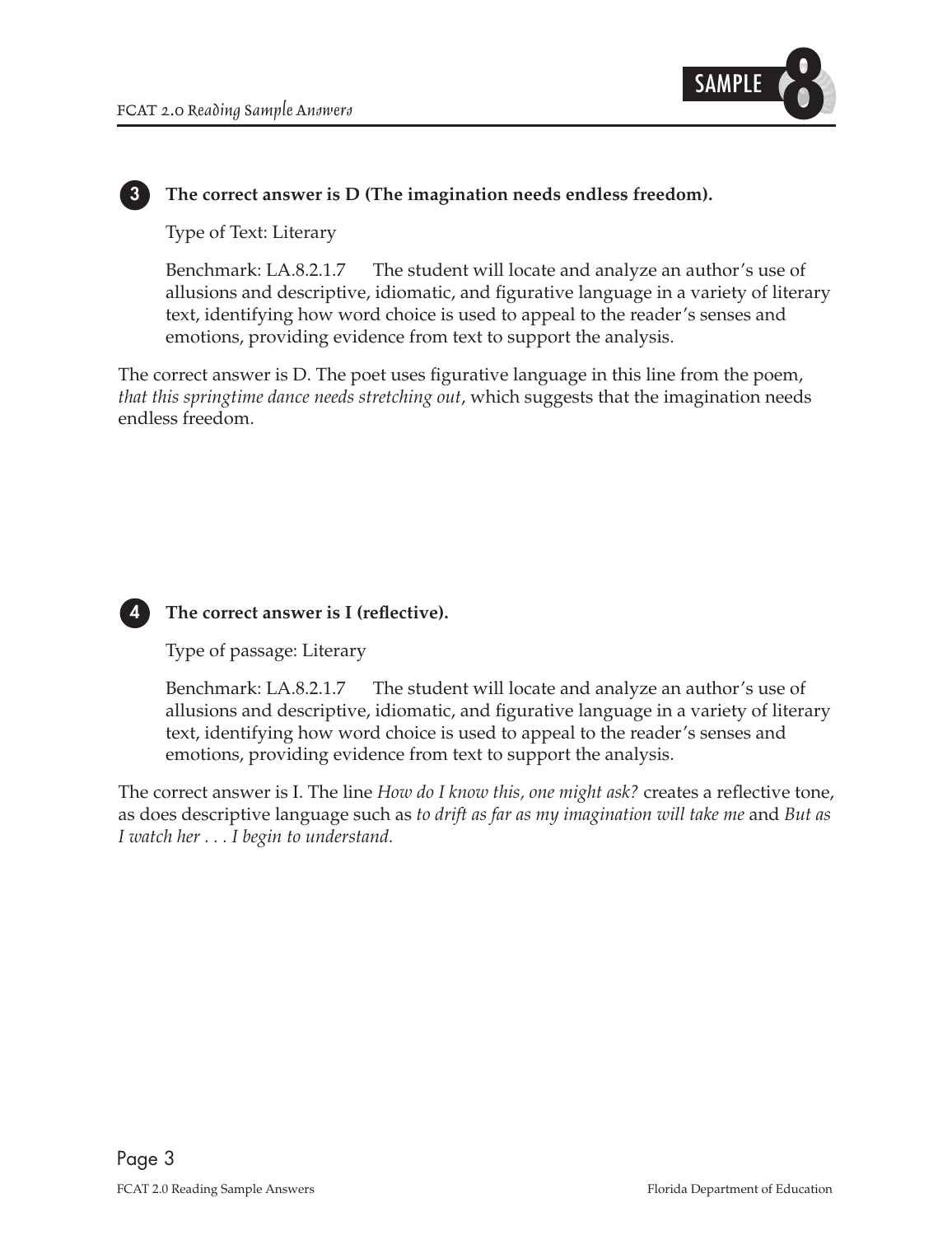

#### **5 The correct answer is B (The string is released).**

Type of passage: Literary

Benchmark: LA.8.2.1.2 The student will locate and analyze elements of characterization, setting, and plot, including rising action, conflict, resolution, theme, and other literary elements as appropriate in a variety of fiction.

The correct answer is B. The poet establishes the conflict of confinement versus freedom and then resolves that conflict when the string is released and the kite is set free.



 **6 The correct answer is G (Only when we are free can we be truly happy).** 

Type of passage: Literary

Benchmark: LA.8.1.7.2 The student will analyze the author's purpose and/or perspective in a variety of texts and understand how they affect meaning.

The correct answer is G. The poet expresses the desire for freedom by stating *Because I too begin to stir on these glorious days / for want of open space and the freedom / to drift as far as my imagination will take me*. The poet conveys this point of view throughout the poem, especially in the poem's resolution, where the kite and the poet's imagination are set free.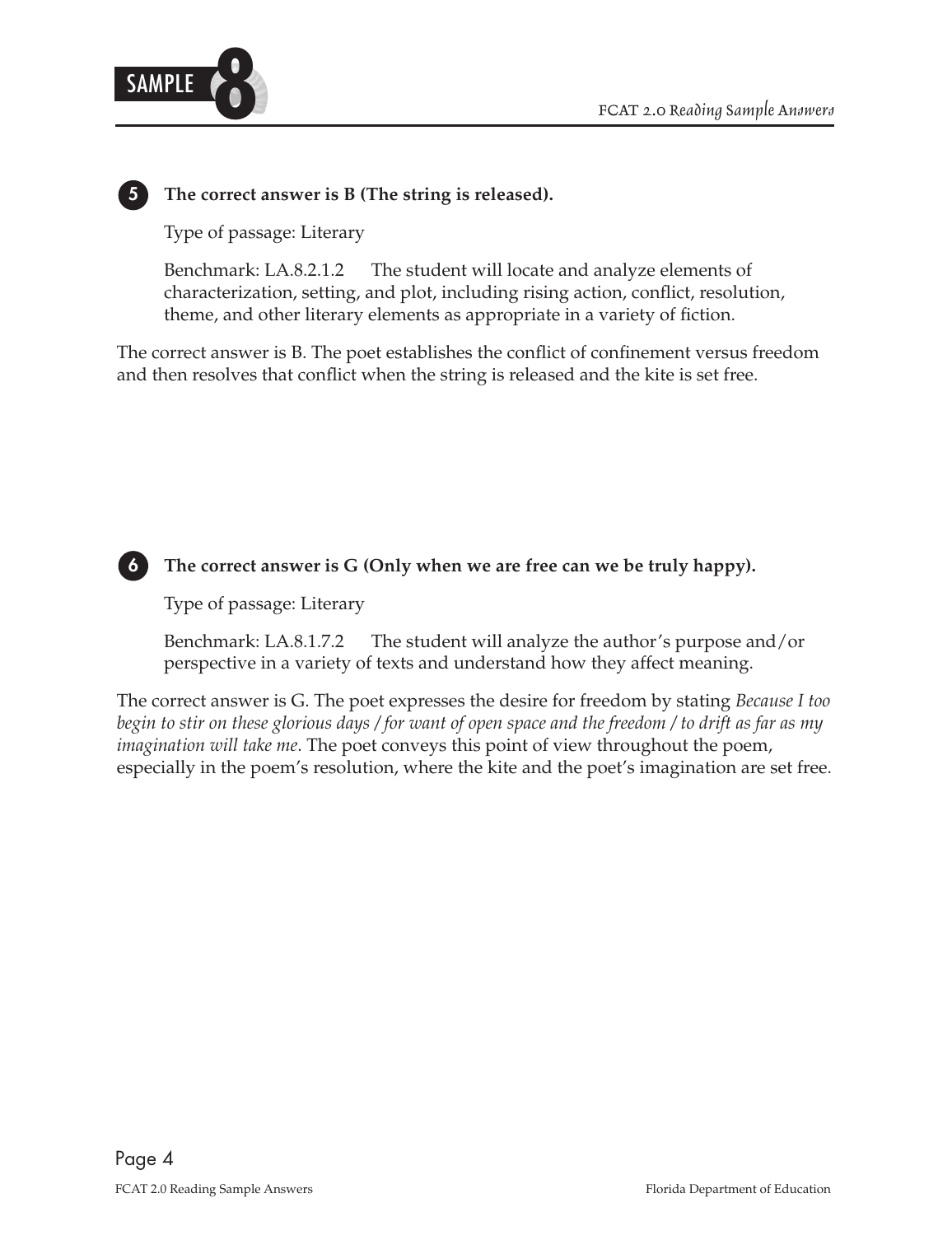

# **Article:** "Rivers and Streams"

"Rivers and Streams": Copyright © 1999 by Patricia A. Fink Martin. Reprinted by permission of the publisher Franklin Watts, Scholastic Library Publishing. All rights reserved.



# **7 The correct answer is B (raging).**

Type of Text: Informational

Benchmark: LA.8.1.6.3 The student will use context clues to determine meanings of unfamiliar words.

The correct answer is B. The sentence from the article provides context clues to indicate the meaning of the word *turbulent*. These words are *crashing*, *power*, and *running*.



#### **8 The correct answer is H (It combines shallow tributaries).**

Type of Text: Informational

Benchmark: LA.8.1.7.3 The student will determine the main idea or essential message in grade-level or higher texts through inferring, paraphrasing, summarizing, and identifying relevant details.

The correct answer is H. The article describes how the flow of water is classified as a first-order stream and also describes the journey water takes in order to be classified as a fourth-order stream. The reader can conclude that fourth-order streams are formed from combining shallow tributaries.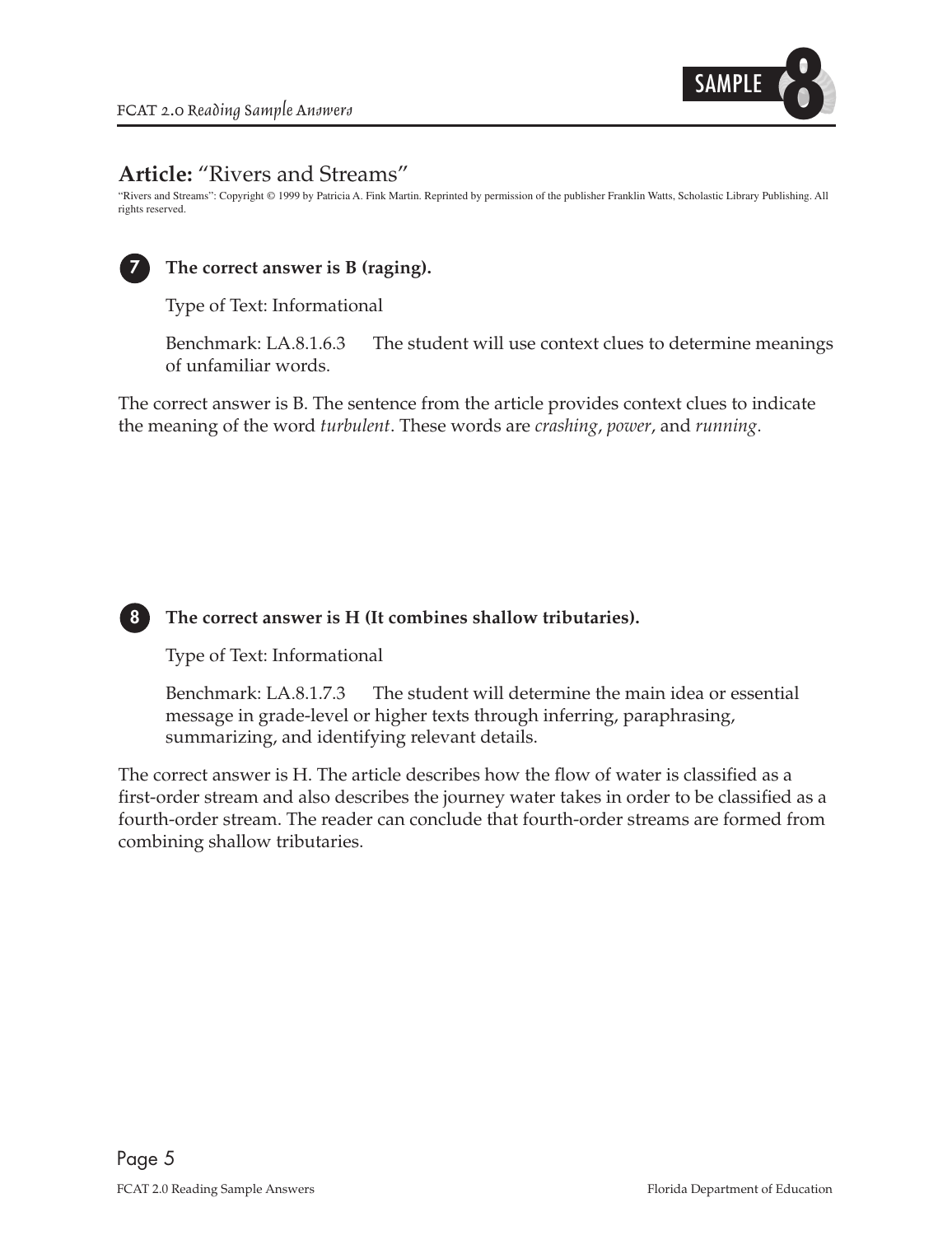



# **9 The correct answer is A (their typical location).**

Type of Text: Informational

Benchmark: LA.8.1.7.7 The student will compare and contrast elements in multiple texts (e.g., setting, characters, problems).

The correct answer is A. The article provides information that explains how intermittent streams and ephemeral streams are similar. The article states each stream is dependent upon rainfall in order to become a running stream. The speed of each stream's current and the volume of water found in each stream are dependent upon the amount of rainfall each stream receives. The article also states that *Intermittent streams flow only during the wet season,* while ephemeral streams are *found in very dry areas of the western United States.* From this, the reader can conclude that these two types of streams are not found in similar locations.



 **10 The correct answer is G (emphasize that water moves through continuous stages).** 

Type of Text: Informational

 Benchmark: LA.8.1.7.2 The student will analyze the author's purpose and/or perspective in a variety of texts and understand how they affect meaning.

The correct answer is G. The author's use of the words *endless journey* supports the information provided in the article on the cycle of evaporation and precipitation.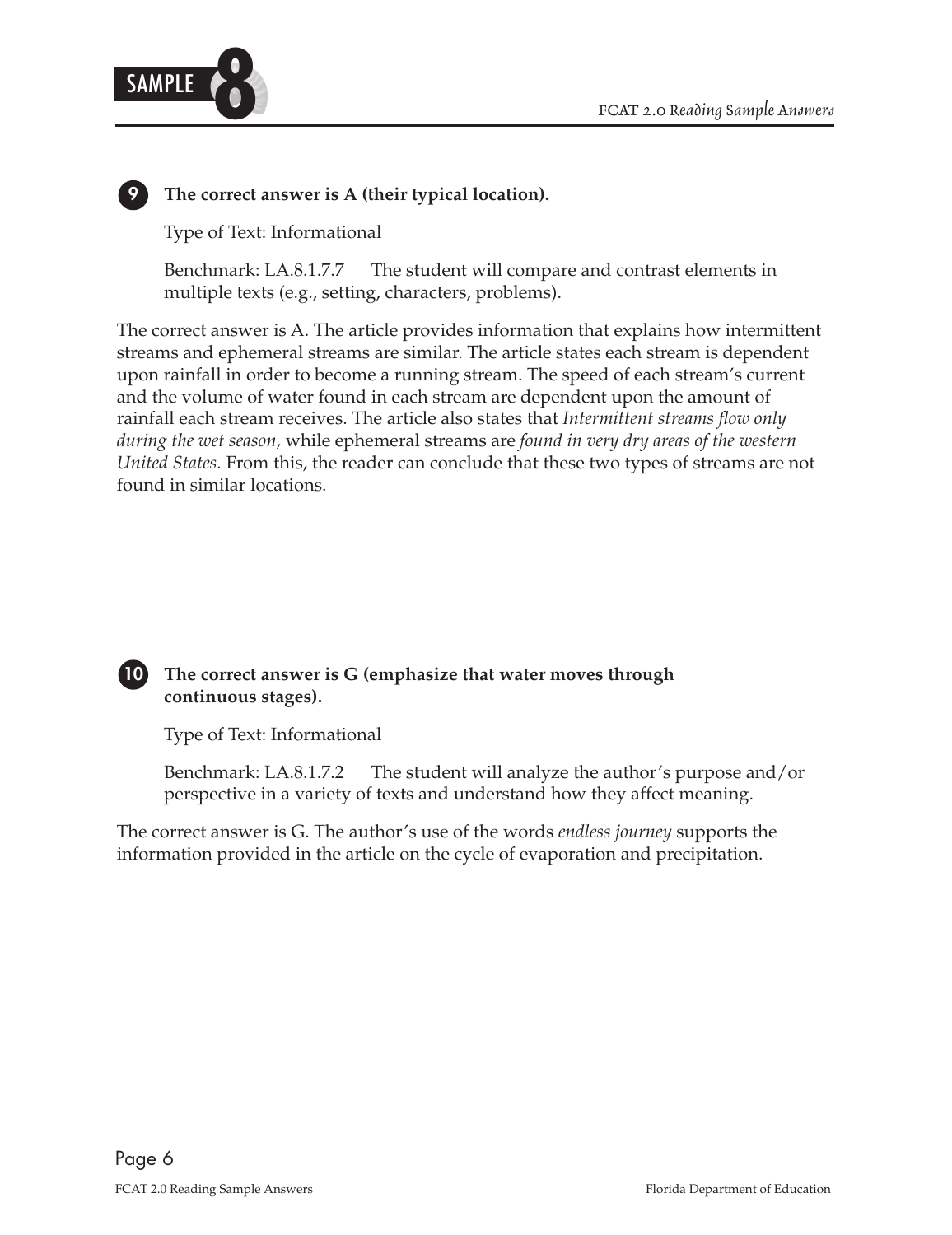

## **11 The correct answer is B (the frequency of their water flow).**

Type of Text: Informational

Benchmark: LA.8.1.7.3 The student will determine the main idea or essential message in grade-level or higher texts through inferring, paraphrasing, summarizing, and identifying relevant details.

The correct answer is B. The article states, *These streams flow in deep ravines or arroyos only during intense rainfall*.

#### **12 The correct answer is F (The ranking of rivers and streams is based on their tributaries).**

Type of Text: Informational

Benchmark: LA.8.1.7.2 The student will analyze the author's purpose and/or perspective in a variety of texts and understand how they affect meaning.

The correct answer is F. Of the four options presented, only option F is correct based on the information the author presents in the article.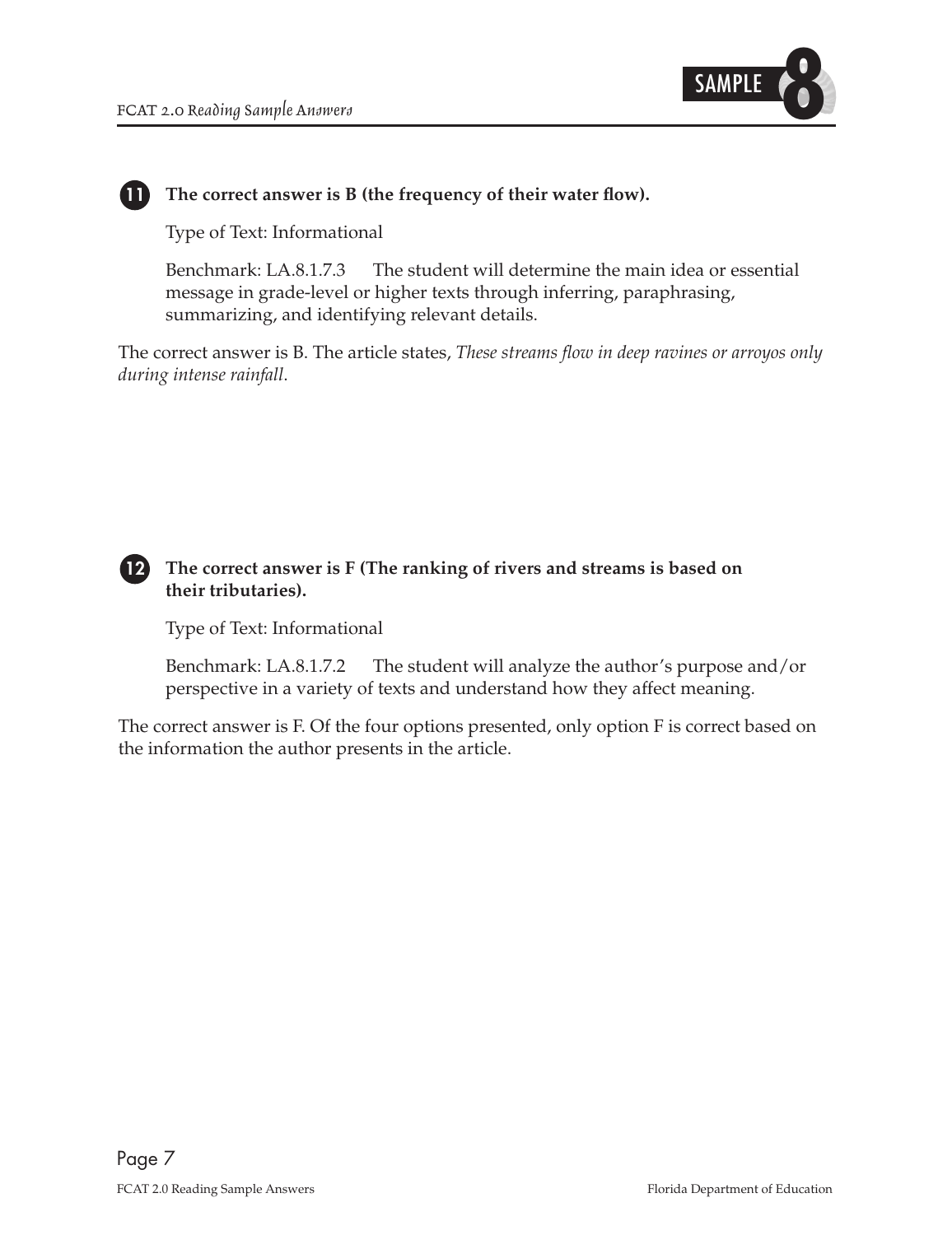



## **13 The correct answer is C (Water cycles through evaporation and precipitation).**

Type of Text: Informational

Benchmark: LA.8.1.7.4 The student will identify cause-and-effect relationships in text.

The correct answer is C. Based on the information at the beginning of the article, the primary reason water continuously returns to the ocean through rivers and streams is because of *the cycle of evaporation and precipitation.* The article further explains that *water falls on land in the form of rains or snow* and then begins its journey back *to the ocean by way of mountain brooks, creeks, streams, and rivers.* 

# **Passage:** "The Golden Touch"

"*The Golden Touch*" by Nathaniel Hawthorne. In the public domain. Image: Copyright © Getty Images / Jupiterimages / liquidLibrary.

# **14 The correct answer is I (He is happy about the possible fortune his wish can bring).**

Type of Text: Literary

Benchmark: LA.8.2.1.2 The student will locate and analyze elements of characterization, setting, and plot, including rising action, conflict, resolution, theme, and other literary elements as appropriate in a variety of fiction.

The correct answer is I. At the beginning of the passage, King Midas *started up, in a kind of joyful frenzy, and ran about the room, grasping at everything that happened to be in his way*. This description of King Midas's actions clearly reveals his nature at this point in the passage. He is happy about the possible fortune his wish can bring.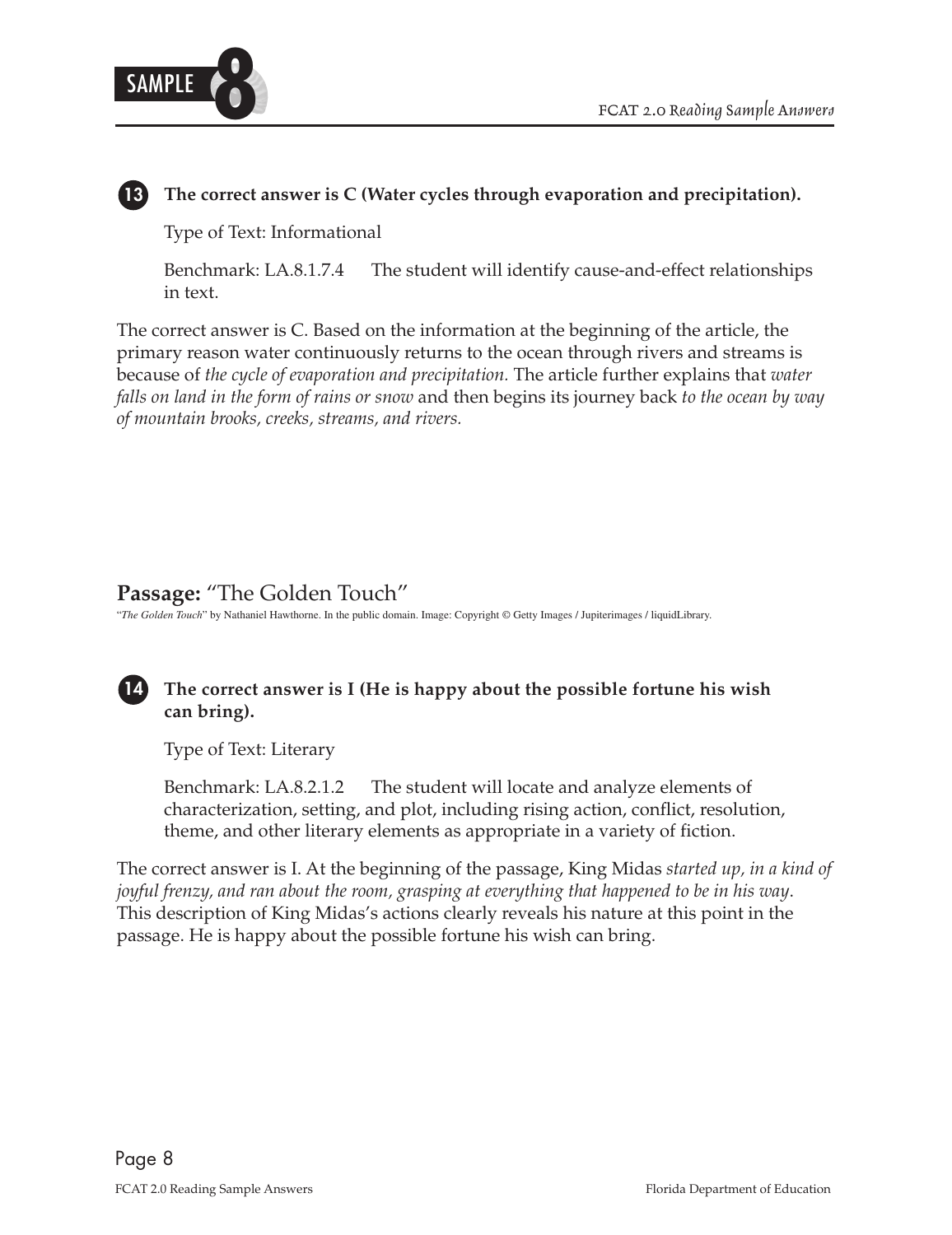

## **15 The correct answer is A (sheets of paper secured together).**

Type of Text: Literary

Benchmark: LA.8.1.6.9 The student will determine the correct meaning of words with multiple meanings in context.

The correct answer is A. As used in the excerpt, the correct definition of *leaves* is sheets of paper secured together to create the pages in a book. The phrases *splendidly bound and gilt-edged volume, running his fingers through the leaves*, and *bundle of thin golden plates*  provide clues for determining the correct definition of the word *leaves* in this context.



 **16 The correct answer is F (to admire his golden clothing).** 

Type of Text: Literary

Benchmark: LA.8.2.1.2 The student will locate and analyze elements of characterization, setting, and plot, including rising action, conflict, resolution, theme, and other literary elements as appropriate in a variety of fiction.

The correct answer is F. King Midas decides to wear his spectacles to admire his golden clothing since he is *enraptured to see himself in a magnificent suit of gold cloth, which retained its flexibility and softness, although it burdened him a little with its weight*.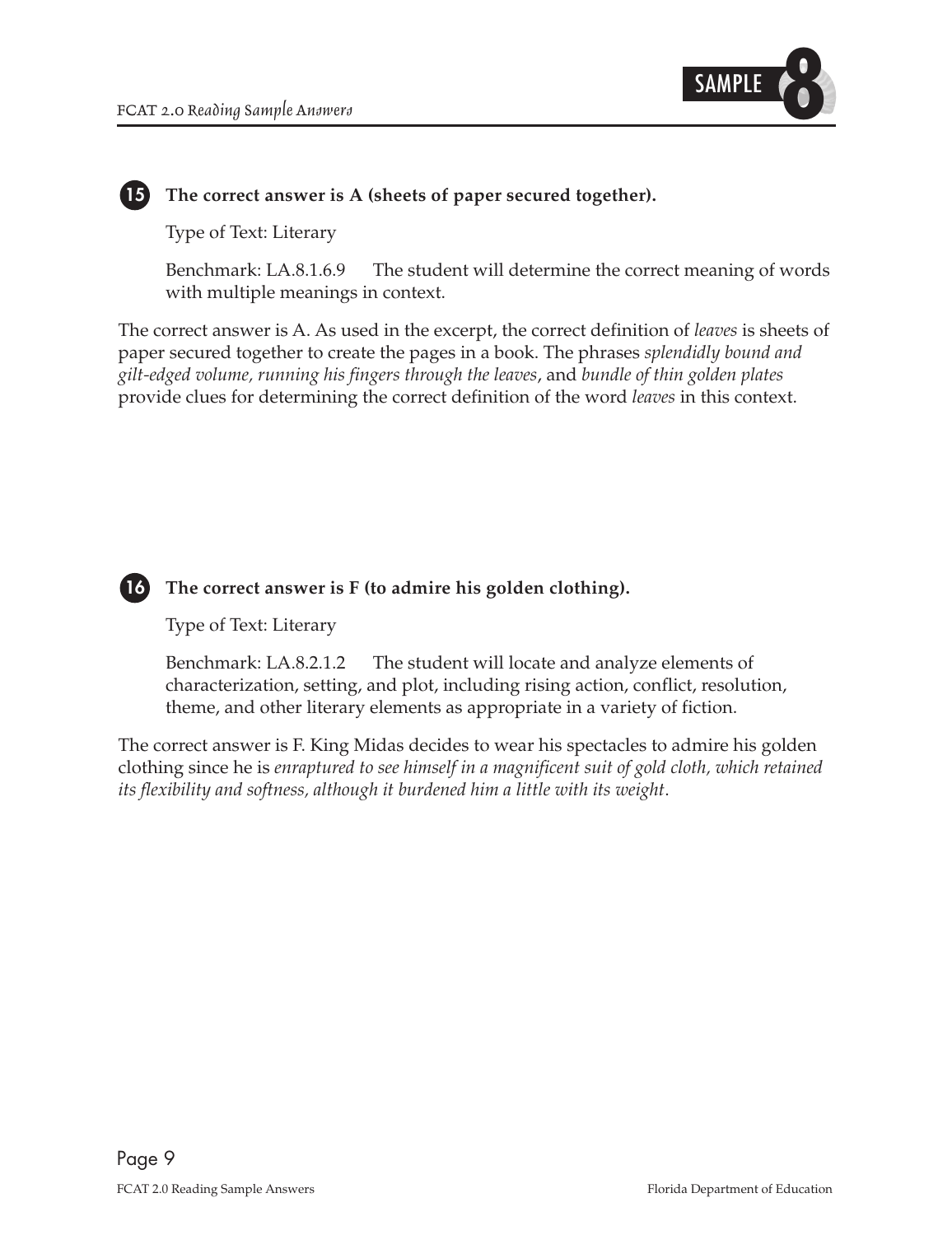

# **17 The correct answer is B (King Midas will remain hungry since his breakfast has actually turned to gold).**

Type of Text: Literary

Benchmark: LA.8.1.6.8 The student will identify advanced word/phrase relationships and their meanings.

The correct answer is B. Based on the meaning of the excerpted sentence, the student should determine that King Midas has access to the finest foods a person could want or need, but he no longer has access to its most basic purpose for a human being–– nourishment; thus, he will remain hungry because all the food has turned to gold.



# **18 The correct answer is F (Both provide a message about greed).**

Type of Text: Literary

Benchmark: LA.8.1.7.7 The student will compare and contrast elements in multiple texts (e.g., setting, characters, problems).

The correct answer is F. Students can determine a common message of greed from information provided in the italicized introduction that states a *greedy King Midas desires gold more than anything else in the world* and from information provided in the last paragraph in which the author states, *And, truly, my dear little folks, did you ever hear of such a pitiable case in all your lives? Here was literally the richest breakfast that could be set before a king, and its very richness made it absolutely good for nothing.*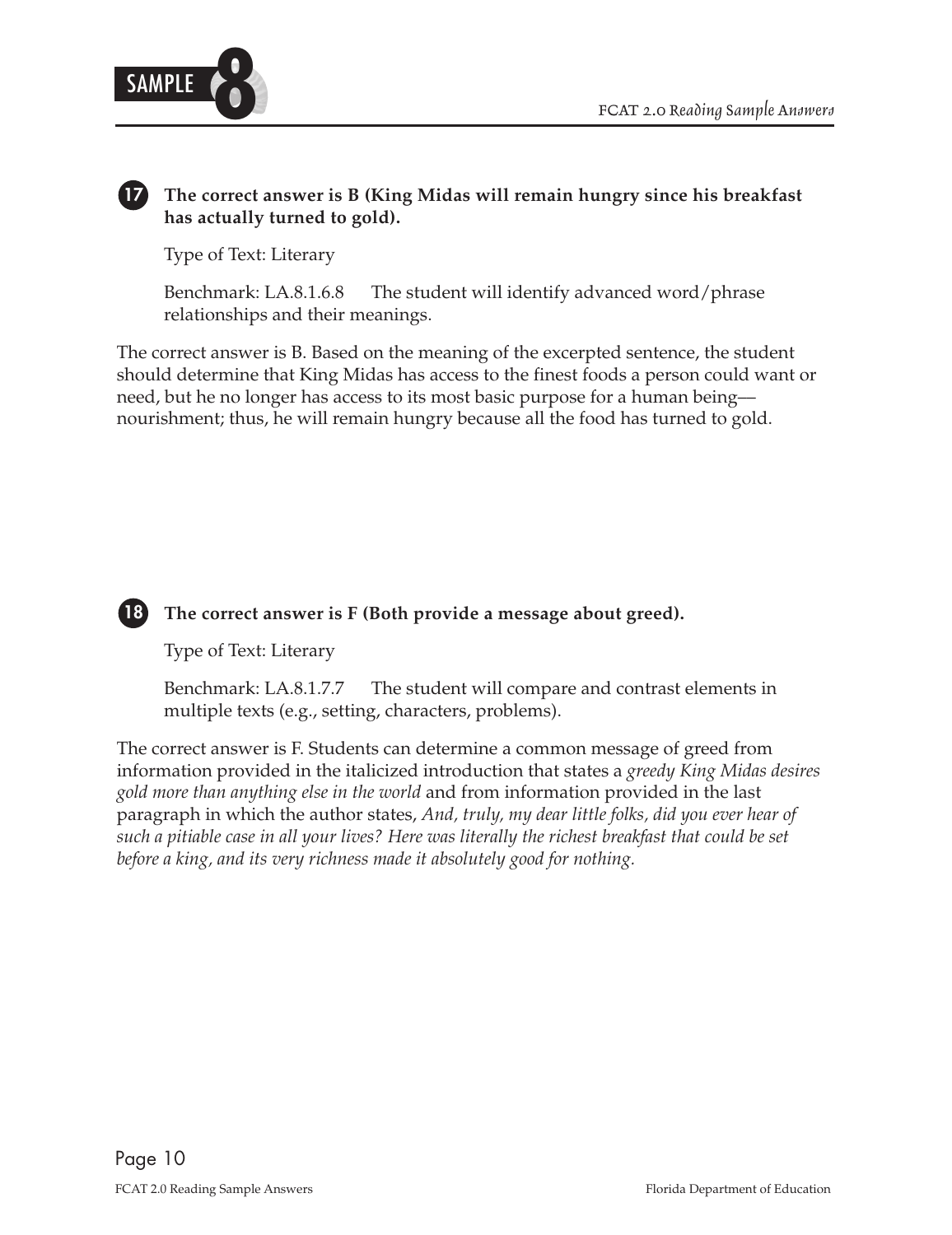

#### **19 The correct answer is C ("The poorest laborer, sitting down to his crust of bread and cup of water, was far better off than King Midas, whose delicate food was really worth its weight in gold").**

Type of Text: Literary

Benchmark: LA.8.1.7.3 The student will determine the main idea or essential message in grade-level or higher texts through inferring, paraphrasing, summarizing, and identifying relevant details.

The correct answer is C. The author clearly states that despite the wealth that King Midas's wish granted him, he was actually more poor than a laborer who had nothing to eat except bread and water. This statement from the passage supports the idea that King Midas was in a more unfortunate situation after his wish was granted.

# **20 The correct answer is H (judgmental of King Midas's behavior).**

Type of Text: Literary

Benchmark: LA.8.2.1.7 The student will locate and analyze an author's use of allusions and descriptive, idiomatic, and figurative language in a variety of literary text, identifying how word choice is used to appeal to the reader's senses and emotions, providing evidence from the text to support the analysis.

The correct answer is H. In the last paragraph, the author uses a judgmental tone by providing examples of King Midas's behavior when he states, *And, truly, my dear little folks, did you ever hear of such a pitiable case in all your lives?* and *The poorest laborer, sitting down to his crust of bread and cup of water, was far better off than King Midas, whose delicate food was really worth its weight in gold*. In the last sentence, the author suggests that King Midas's greed may cost him his life by asking the reader, *How many days, think you, would he survive a continuance of this rich fare?*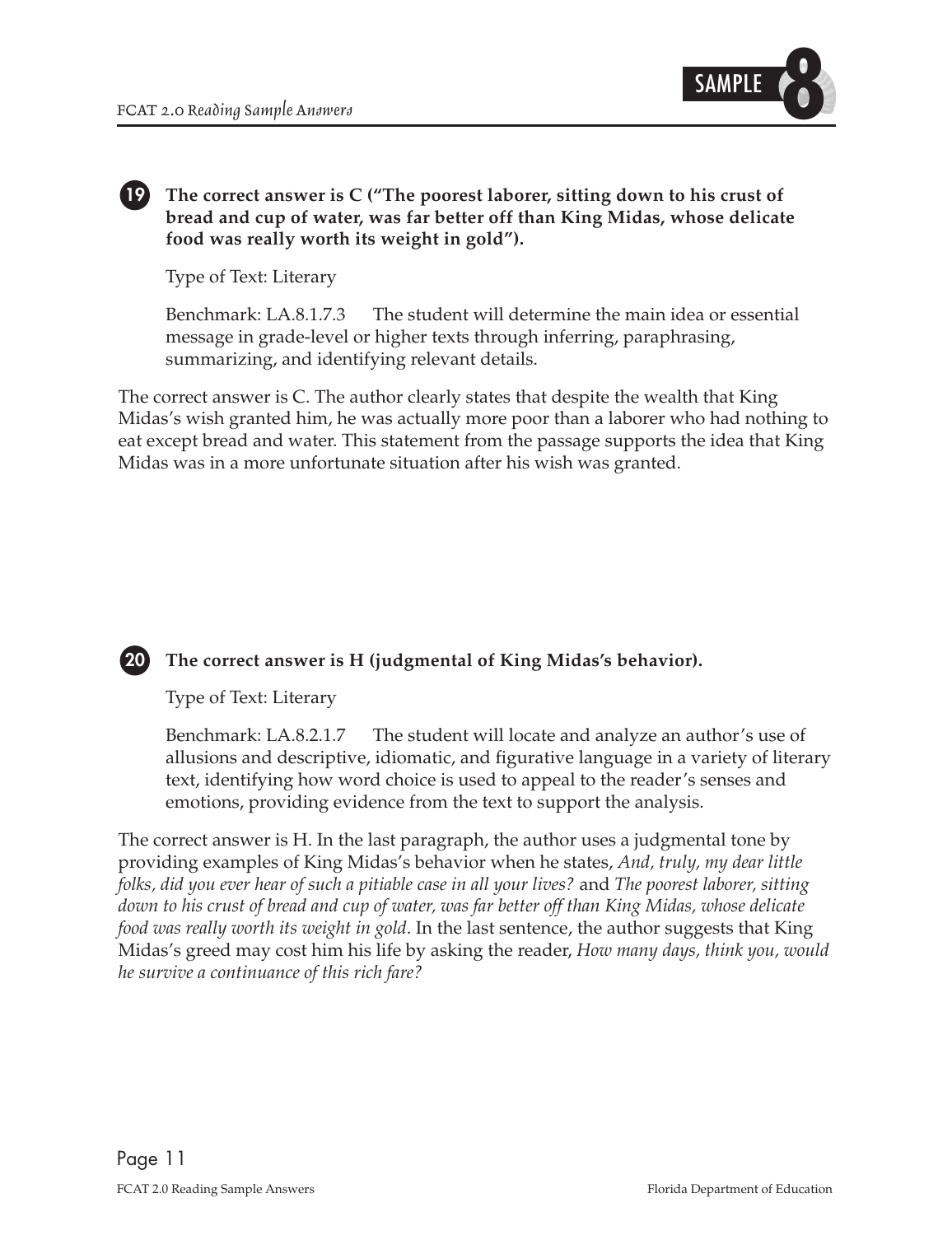

# **21 The correct answer is A (It is wise to be careful about your wishes).**

Type of Text: Literary

Benchmark: LA.8.2.1.2 The student will locate and analyze elements of characterization, setting, and plot, including rising action, conflict, resolution, theme, and other literary elements as appropriate in a variety of fiction.

The correct answer is A. The author reveals the overall theme by providing examples of King Midas's experiences, which convey to the reader that it is wise to be careful about your wishes. For example, after King Midas's spectacles turned to gold, *It struck Midas, as rather inconvenient that, with all his wealth, he could never again be rich enough to own a pair of serviceable spectacles,* and when presented with *a breakfast fit to set before a king*, King Midas remarks that nothing can be eaten. At the end of the passage, the author states that *The poorest laborer, sitting down to his crust of bread and cup of water, was far better off than King Midas.*